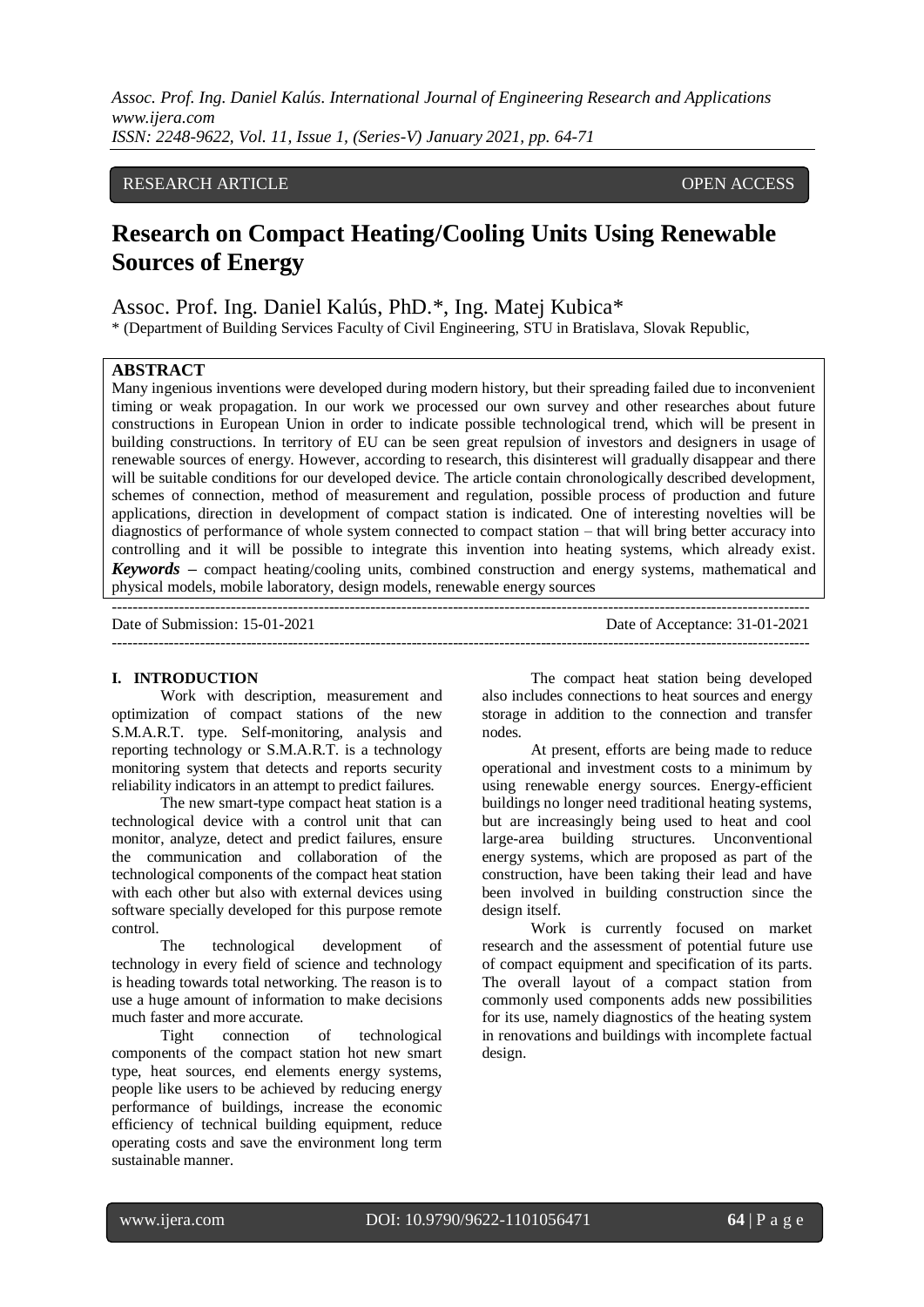

**FIG. 1** Principle diagram of a compact heat station of a new smart type [Kalús]

# **II. CURRENT STATE OF THE MARKET AND TECHNOLOGY IN SOLVED PROBLEMS**

Successful expansion and capture of the invention is directly related to the right timing of production and addressing future users. We have therefore decided to devote one chapter to our work of assessing the current state of the market for similar compact stations and new trends as well as the political situation affecting the near future in the field of construction and construction.

# **II.1 Survey of housing in EU countries**

In most EU countries, the construction sector is growing. Surveys show an increased interest of people in solving the issue of their own housing. Due to migration policy in the Union as well as within individual countries, there will be considerable population shifts, and regions with enough jobs will expand. Surveys suggest that, for example, in Germany, up to 100,000 habitats will be missing in some regions by 2045 in some regions. In surveys, people prefer housing in family houses on the outskirts of cities and in the countryside before living in big cities.

A survey conducted between 9 April 2017 and 14 April 2017 with a sample of 558 respondents conducted on the territory of the Slovak Republic found that 79.8% of the interviewed wanted to live in a family home, and 71.3% of people wanted to influence the projection of their property. 27.8% of respondents in 5 years, 41.2% of those surveyed in

10 years, and 17.9% of respondents in 15 years want to realize their own housing plans.

What is your age group?



**FIG. 2** Age composition of respondents in the survey [Kubica]

Solar water heaters would like to have 70.1% of the respondents on their property. Photovoltaic would like to have 55.9% of the respondents on their property and the Heat pump would prefer 34.6% of the respondents.

A survey conducted by ČSOB - bank with a sample of 4976 respondents carried out in the territory of the Slovak Republic in the period from 21.10.2013 to 14.10.2014 found that 49% of the interviewed wanted to live in a family home and 43% of people were living in their own property. The survey further found that 33% of the respondents were living with parents and 19% of people in the sublease. Up to 39% of Slovaks plan to implement their own housing plans at the 5-year horizon. [4]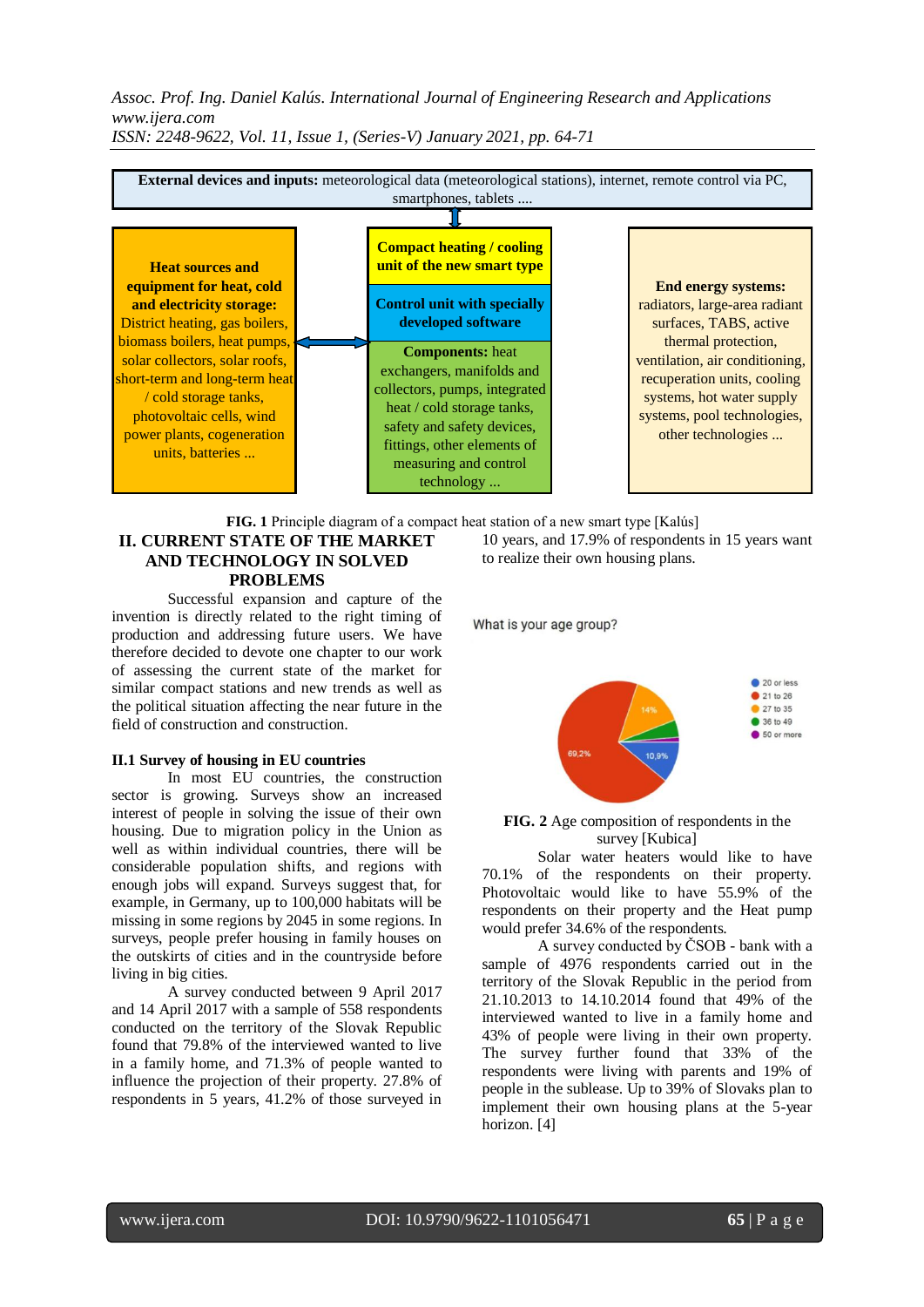

# Which renewable energy sources would you like to have installed in your real estate?

# **FIG. 3** Result of Preferential Renewable Resources Survey [Kubica]

A survey conducted by ELK with a sample of 1000 respondents conducted in the Czech Republic in April 2014 found that 84% of the interviewed wanted to live in their own family home. [5]

The Survey of the Integrated Market and the Opinion of the Research Institute in Austria published in December 2016 surprisingly showed that 75% of Austrians are looking for the home they will own. In the construction phase, 43% of respondents would manage their construction selfhelp, and 25% would welcome their own projection. [6]

Survey of the Institute of Management and Economic Research in Germany with a sample of 2100 respondents published in May 2016 that 67% of Germans would like to live in a family house or cottage. In Germany, 87.3% of the home is currently more than double rooms. [7]

## **II.2 Involvement of renewable resources in practice, attitudes of investors and specialists of the MEP**

 The current involvement of solar energy in the building system is inefficient, especially in smaller installations on family houses. In the case of photovoltaic engagement, three modes of connection are made. The first way is to connect to a network when overproduction of electricity is released into the divorce. This electricity can be redeemed, but in the event of a large number of installations being connected to the network, there will be major tension and flow problems in the future. In the future, therefore, it will not always be possible to

buy electricity. The second way is to build an accumulator economy. Such solutions are expensive, unprofitable and non-eco- logical with regard to the lifetime of the currently used battery types. A third way is a combination of the aforementioned methods with the possibility of producing thermal energy from overproduction of electricity. Solar collectors are in hot water heating. In this connection, the use of solar collectors is half that of using solar collectors for heating in the transition period. The tray stack system forces the user to maintain such a stack permanently heated, which in the summer causes unnecessary losses from storage. 'figure 3'shows the connection of solar collectors to a bivalent DHW cylinder. The solar circuit is inoperative, but the over-sized tank remains in the wiring, and therefore the user has to centrally prepare more water than would heat if the solar heating was not used at all.

In practice, we often meet with investors who oversee the obligation to deal with heating and heating systems. Installed power from renewable sources is negligible and, as a result, increases investment costs without lowering operating costs. Most designers do not like to propose technically more complex solutions, preferring pre-prepared schemes from previous projects.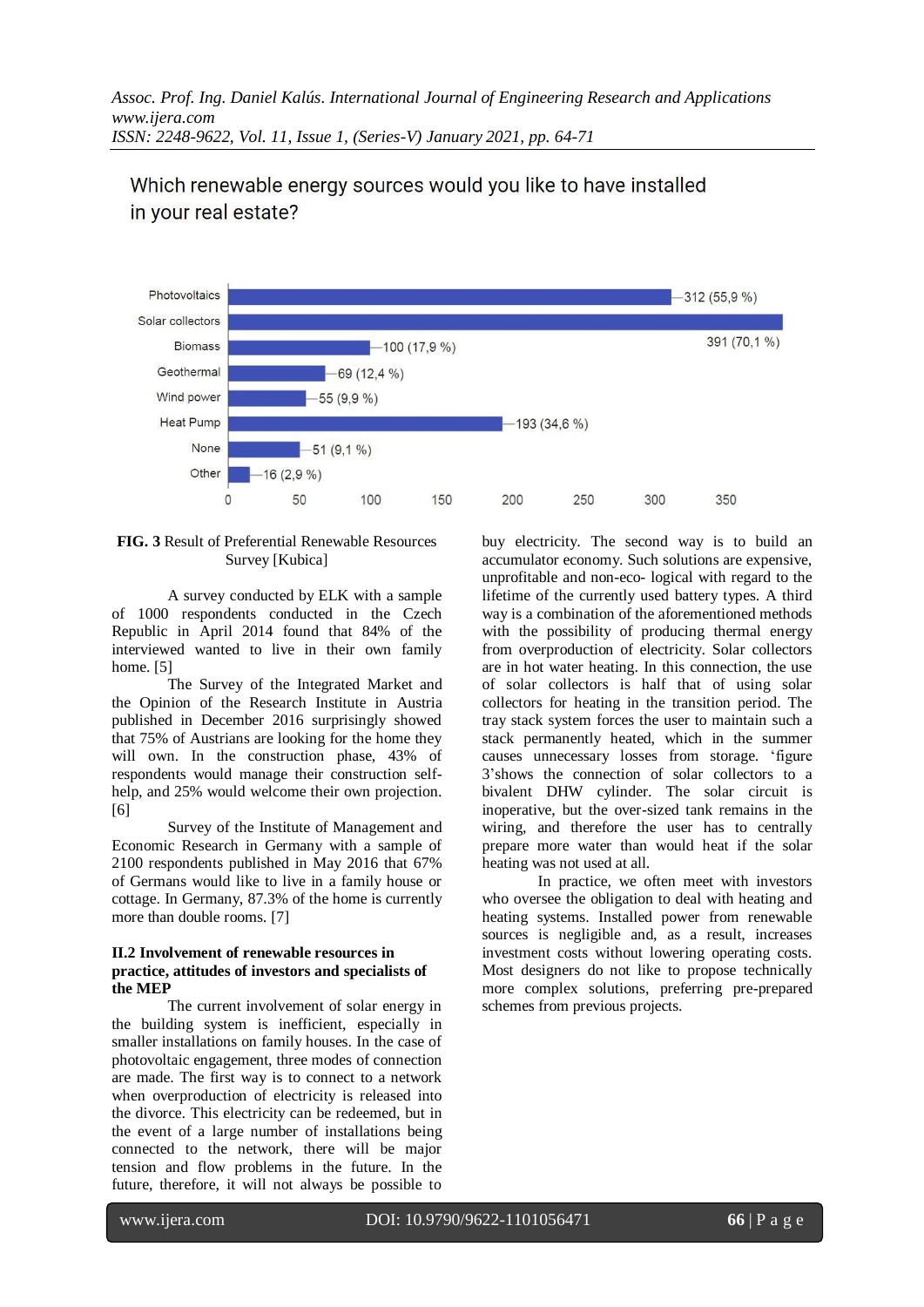

**FIG. 4** Connecting a non-functional solar circuit to a bivalent hot water tank [source: authors]

#### **II.3 Requirements for construction in the European Union, Directive No. 2018/844 (2010/31)**

 The objectives of the Energy Performance of Buildings Directive impose new obligations on the state. Member States are committed to increasing energy efficiency by 20% and reducing energy consumption by 2020, which in practice means designing all new buildings with nearly zero energy consumption. The second main point of the directive is to cover 20% of the consumption of renewable energy by 2020. The third major point is to reduce greenhouse gas emissions by 20% by 2020. A further point on the developed plant is the mandatory assessment of the possibilities of using the system of energy supply from renewable resources for new buildings. [8]

# **II.4 Current Compact Heating Stations**

 At present, a whole range of compact heating stations are offered on the market. Some stations are able to use a renewable energy source, but none can solve the complexity of multiple sources using maximum efficiency. In addition to compact stations for family and apartment homes, compact compact stations and special compact stations for industrial use are also on the market. These stations with high transmission power are out of reach of the station being developed. The following compact devices are the most important devices for the new device.

 Compact stations with one function that do not address the complexity of residential unit heating but serve to simplify the installation of heating technology. These include, for example, compact stations for the preparation of hot water, solar compact units and others. [9]

 Distribution and measurement compact stations designed for installation in family houses and apartment buildings. Such compact stations are in power ranges from 2 kW to 50 kW.





#### **II.5 Utility model of a compact device**

 Based on utility model no. 5749 A working laboratory and a series of mathematical and physical models have been developed for the operation of the combined building and energy system of buildings and equipment registered in Banská Bystrica, Slovak Republic in April 2011. [3]

 The nature of the operation of the combined building and energy system of buildings based on the exchange and / or conversion of energy according to the invention consists in the fact that the complex creation of the indoor environment of the buildings with regard to the seasonal or immediate requirements is accomplished by a combination of controlled processes. These processes include heat absorption, heat production, cold, heat accumulation, use of active heat protection, low temperature, hot air heating, cooling,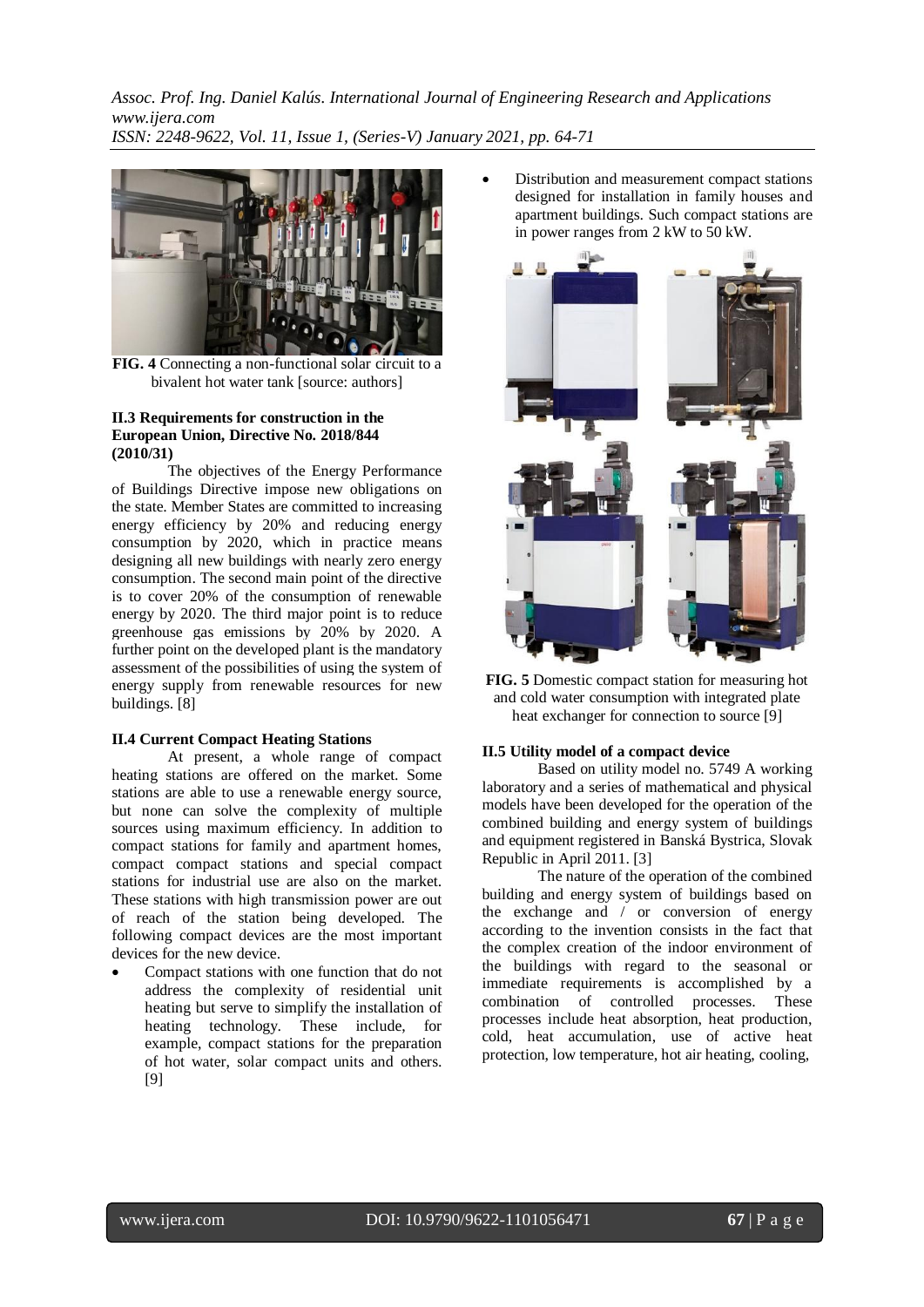

**FIG. 6** Mathematical-physical model - variant 21.01.02 [Kubica, Kalús, 3]

**VARIANT 21.01.02:** ENERGY SYSTEM OF THE BUILDING IN MODIFICATION WITH SOLAR ROOF AND SOLAR COLLECTORS, THE TOP SOURCE IS AN ELECTRIC SPIRAL IN THE COMBINED STORAGE TANK, HEATING IS CARRIED OUT BY UNDERFLOOR HEATING, LONG-TERM STORAGE IS A GROUND STORAGE TANK BELOW THE BUILDING

water heating. With the help of a building control system that actively regulates the temperature of the heating medium and with the help of a heat source, a cold source and a short-term heat reservoir and a short-term cold storage tank, we create the appropriate properties of the indoor environment.

# **III. RESULTS**

Experimental measurements were performed in a mobile laboratory. On the basis of the measurements, a method of operation and connection of the future compact device was proposed. An important step towards improving the operation was to separate heat or cold from a part of the distribution. At a time when free energy is produced, this energy is often unused and accumulated in short-term storage. So the building can use the energy collected during the day to use at night. Such a measure can reduce the heating period by up to 60 days.

#### **III.1 Suggested procedure for operating a compact device**

 From the observation of the behavior of the system, the following conclusion was reached. The control of the laboratory and the compact device will take place on two levels. The first level will be controlling distribution, accumulation and production according to six seasons. Periods are alternated according to average daily temperatures similar to those found in a residential building where the start and end of the heating season are controlled by an average daily temperature of 13 ° C for more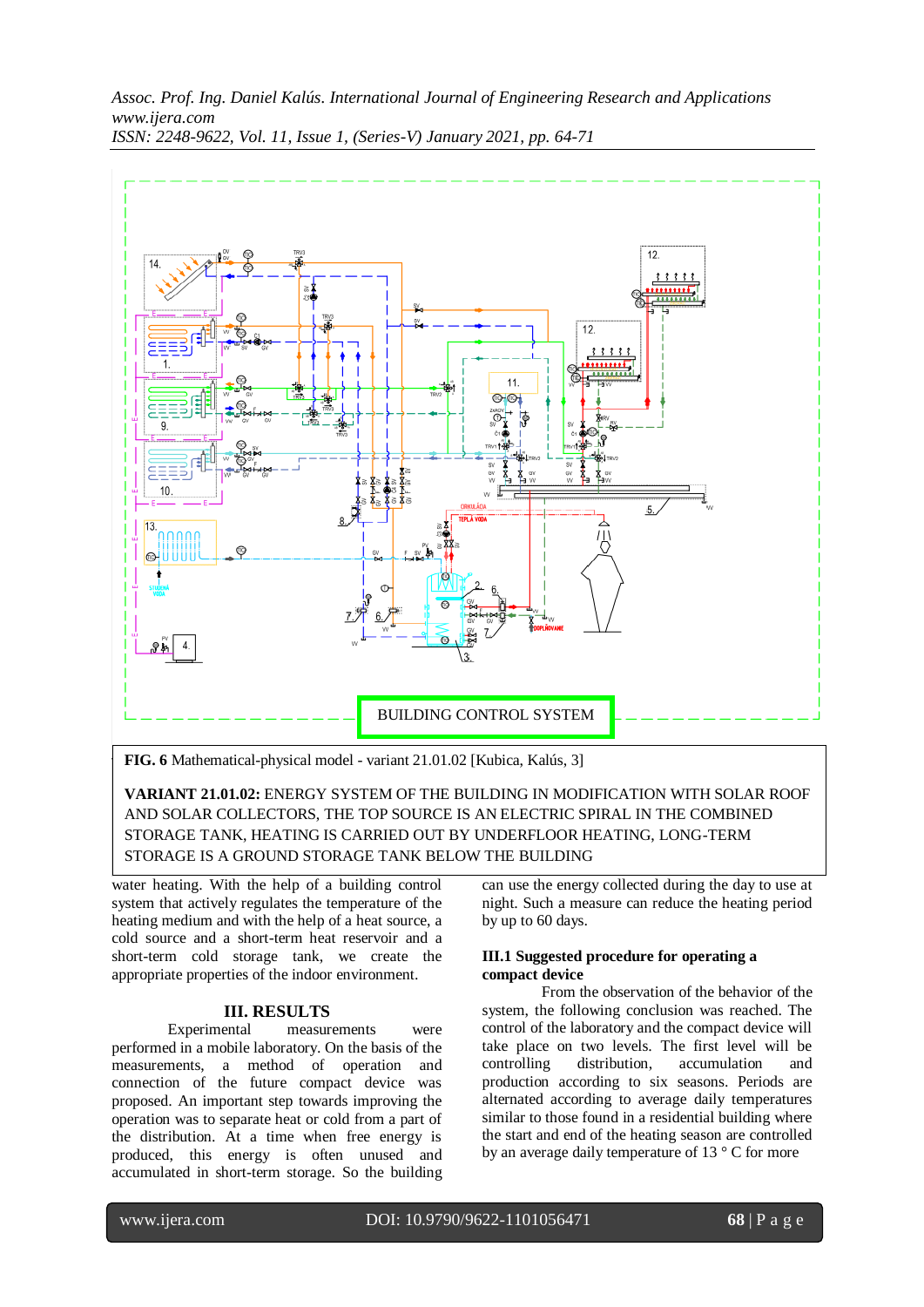than three days. The second level of control will be the equithermal regulation of the curves on the heating systems. The intent of regulating equilibrium is that if the heating water temperature rises, the direct path of the 3-way valve closes and vice versa. If the outside air temperature rises, the setpoint of the heating water supply temperature is dropped according to the equithermal curve. The following chapters describe a step algorithm for creating a control program for each period.

**Table 1.** Periods based on average daily temperatures

| $\frac{1}{2}$                   |                |
|---------------------------------|----------------|
| Average daily<br>temperatures   | Heating period |
| $4^{\circ}$ C - $8^{\circ}$ C   | $1/2$ spring   |
| $8^{\circ}$ C - 15 $^{\circ}$ C | $2/2$ spring   |
| 15°C and more                   | summer         |
| $8^{\circ}$ C - 15 $^{\circ}$ C | $1/2$ fall     |
| $4^{\circ}$ C - $8^{\circ}$ C   | $2/2$ fall     |
| $4^{\circ}$ C and less          | winter         |



**FIG. 7** View of a mobile laboratory equipped with solar collectors and photovoltaic cells [Photo source: authors]

# **III.2 Diagnostics of Installed Outputs**

 Pre-installed and pre-programmed ultrasonic heat meters allow you to create new ways to get data and compare the projected and actual state. In the compact station are installed two sets of ultrasonic heat meters. The resource set can detect the immediate power output and the amount of energy stored in the heat and cold storage. The set of heat distribution meters can detect the installed power of the heating systems. The procedure for calculating the power of the source according to the ultrasonic heat meter is shown in Example 1. [1] [2]

#### **Example 1**

Obtain immediate power on the source side and the inlet pipe temperature is  $t_1 = 50$  °C and the return pipe temperature is  $t_2 = 30$  °C. The volume flow of the heating water in the pipeline is  $V= 1$ 

m<sup>3</sup>/h. The specific heat capacity of the water is  $c =$ 4180 J/(kg.K) and the water density at medium temperature t<sub>str</sub> = 40 °C is  $\rho$  = 992.2 kg/m<sup>3</sup>. Conversion:  $1 \text{ m}^3/\text{h} = 1/3600 \text{ m}^3/\text{s}$ Qz = m. c.  $(t_2 - t_1) = V$ . ρ. c.  $(t_2 - t_1) =$  $1/3600$ , 992.2, 4180,  $(50-30) = 23.041$  W Conversion:  $23.041 \text{ W} = 23.04 \text{ kW}$ Instantaneous power on the side of the sources at a flow rate of  $1 \text{ m}^3$ /h at a temperature drop of  $20\text{K}$ with a mean temperature of tstr = 40  $\degree$  C is Oz = 23.04 kW.

#### **III.3 Designing a production program solution**

 For the future manufacturer, it is important to create a clear production program. The consumer can thus choose the device according to performance from two power alternatives from 10kW to 45kW and from 45kW to 150kW. The user or designer chooses an alternative to heat and cold or heat only.



**FIG. 8** View of a mobile laboratory - heat source heat pump [Photo source: authors]

At present, reversible heat pumps are used for the production of cold when heat or cold is prepared with one device. In the final step, the manufacturer offers additional packages such as solar collectors, photovoltaic panels, biomass boilers, hot water heating, and the like. The design software calculates the storage tank volumes according to the floor area of the heated building and also suggests the volume of the expansion vessel.



**FIG. 9** View of the the possibility of connecting a mobile laboratory to an external heat source [Photo source: authors]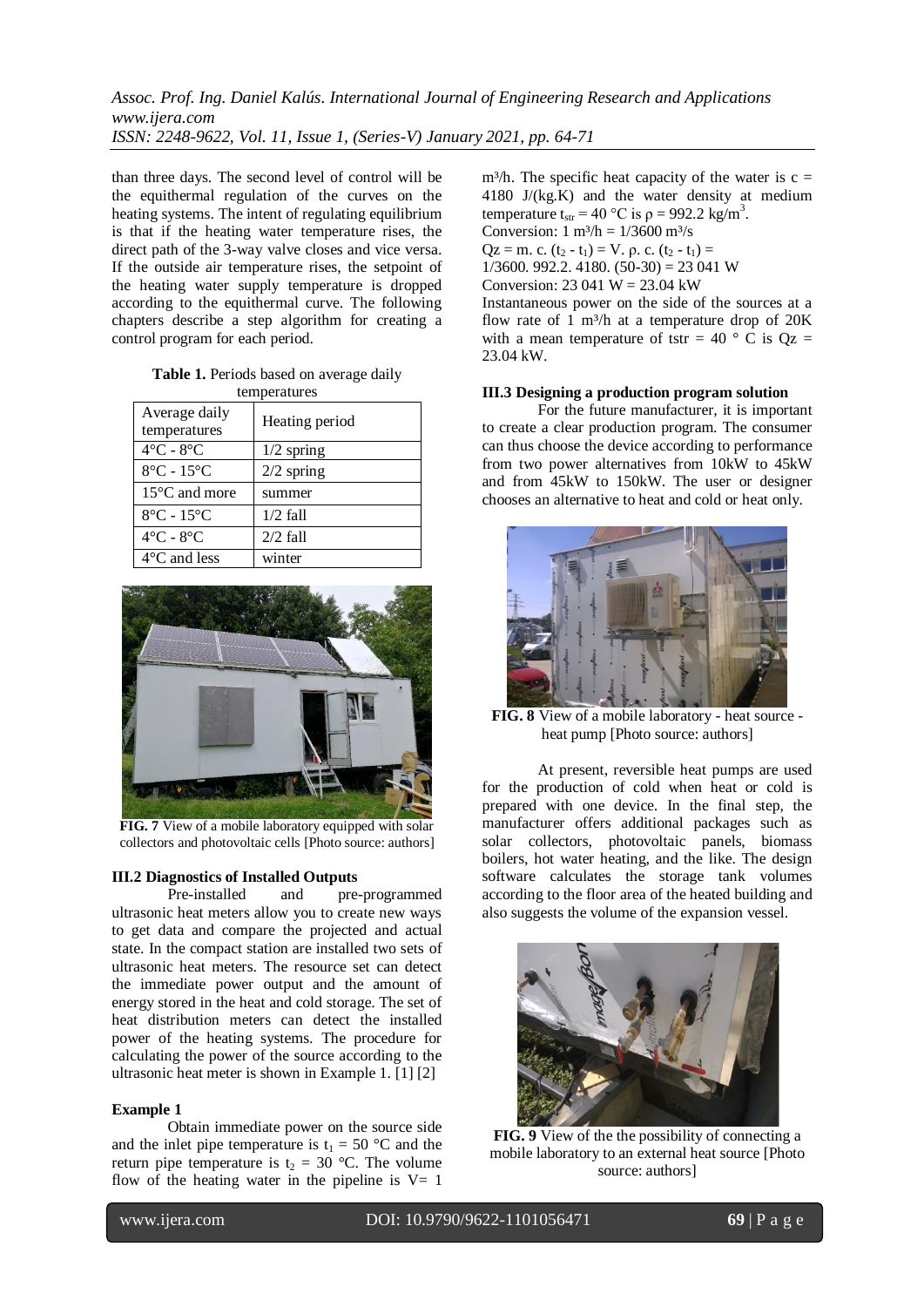

**FIG. 10** View at the equipment of technical and measuring micromobility of a mobile laboratory [Photo source: authors]



**FIG. 11** Distributor and collector with measuring instruments on the heat transfer side [Photo source: authors]



**FIG. 12** View of the recuperation ventilation unit [Photo source: authors]



**FIG. 13** View of the air ductwork in the measuring room [Photo source: authors]

 Design with heat generation is also the cheapest version of a compact station without a reversible heat pump and without the ability to produce cold. The compact station has three outputs for the source, two with the exchanger and one without the exchanger. Due to the lack of cooling